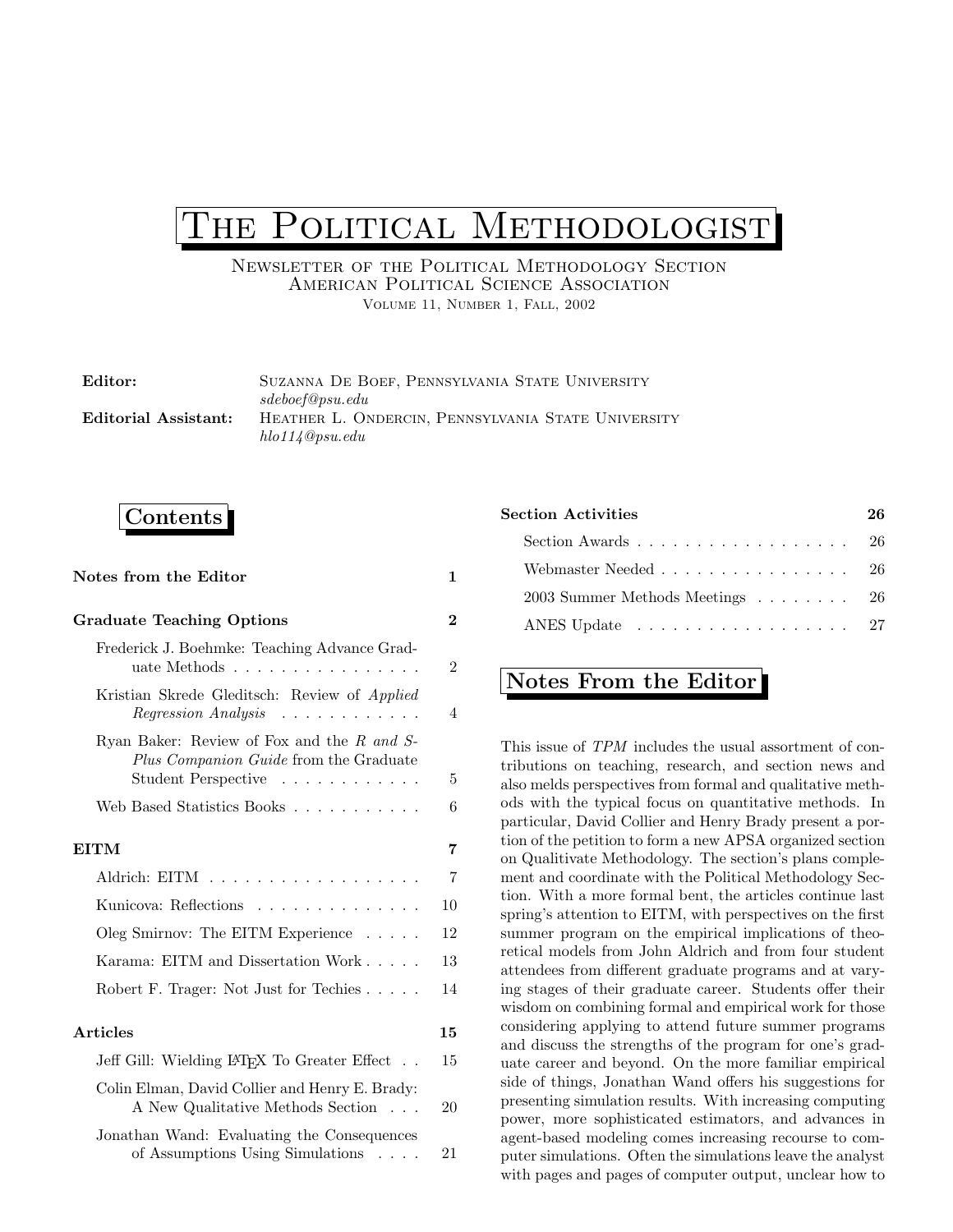# Review of John Fox's Applied Regression Analysis, Linear Models, and Related Methods

Kristian Skrede Gleditsch University of California San Degio kgleditsch@ucsd.edu

Applied Regression Analysis, Linear Models, and Related Methods. by John Fox (Sage: Thousands Oaks: Ca, 1997; 597pp; \$79.95. ISBN: 080394540x.)

The textbook typically chosen for a political science graduate course tends to be an introductory econometrics text, with an emphasis on applications to economics. This book is written by a sociologist who also holds a position in a statistics department. The examples used in this book illustrate the relevance of statistics to social sciences beyond economics and are quite different from those one would normally find in an introduction to econometrics text. The structure of the book is more in line with statistical textbooks than books on introductory econometrics. It emphasizes learning statistical theory in combination with data analysis, and makes extensive use of modern visualization techniques. The book has many strong sides and features that make it an attractive choice to social scientists and political scientists.

Rather than starting with the usual one chapter review of statistical concepts before delving into regression analysis, Part I starts with non-parametric data analysis. Fox first shows how a conditional distribution of Y given X can be fitted to observed data. This is followed by an overview of data analysis by graphical methods, and a review of methods for data transformation and their rationale.

Linear regression is then introduced in Part II. With the background from Part I, the actual meaning of what a linear model,  $E(Y|x) = \mu$ , entails is better put into context. Many texts simply introduce regression by assuming a linear relationship with no introduction. Here, the material in Part I makes the linear regression model come across as less arbitrary, and the ability to approximate linearity through transformations and nonparametric varieties of linear regression is clear to the reader before taking on the effort to work with the theory of linear models.

Part III of the book is devoted to regression diagnostics and a discussion of various problems that may occur in applied regression. This part of the book is particularly strong and raises many issues that are not often covered in much detail in econometrics texts.

Part IV of the book introduces extensions of the linear regression model to limited dependent variables, time series, GLS, and non-parametric regression. It also contains a very useful chapter on bootstrapping and model cross validation.

The book can be read at many different levels. Fox's writing is very clear, and the emphasis on social science examples in the discussion makes it possible to read much of the book without any background in statistics and probability theory. Appendices on statistics and probability theory make the book largely self-contained. At the same time, the book is also theoretically thorough, and takes the reader through the most important proofs. Fox places particular emphasis on understanding the linear regression model geometrically. The geometrical diagrams and interpretations of the linear model are very good, and there are large payoffs for someone who takes time to work through this material. Finally, Fox does a good job of stressing the essential similarities between different models as classes of the general linear model. Looking at estimation equations in matrix notation makes it is easy to see why the estimation equation for limited dependent variables models are essentially the same as for linear regression, but have to be estimated via different procedures since the model is non-linear in the predicted probabilities.

The book is also strong on practical issues in data analysis and model diagnostics. I personally see the issues covered in Part III of this text as more useful for a first regression course in political science than topics in time series which often are covered in extensive detail in many introductory econometrics texts.

Many of the good things in this book rely on matrix algebra, however, and this might ultimately might make it difficult to use the book for many courses. Although it is possible to read a great deal of this book without matrix algebra, this would force the reader to skip parts of the book that contain its strongest sides. Many of the alternatives to this text for a course text, such as Gujarati, do not require any knowledge of matrix algebra.

I like this book a great deal, but whether I would choose it as a text depends on the course. The Fox book would be particularly suitable for a second course where students already have had some prior course in statistics and it is appropriate to go over the linear model in more detail. However, I would find it difficult to use this book in a first course on regression without matrix algebra, and would probably opt for a book that does not presume any knowledge of matrix algebra. At UCSD, for example, we currently have a 10 week first introductory regression course. Since we do not have an introductory course in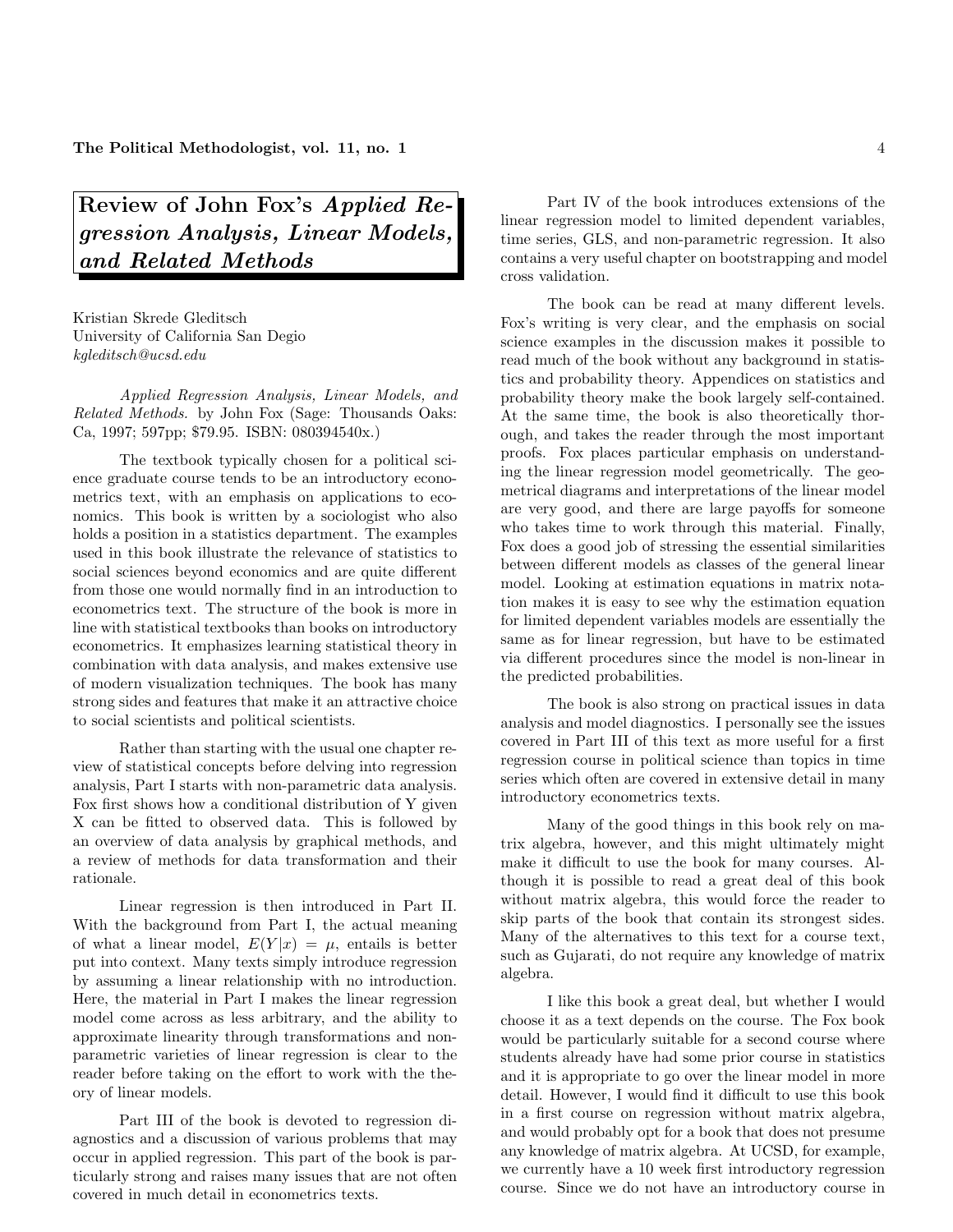## The Political Methodologist, vol. 11, no. 1  $\frac{1}{2}$  5

probability and statistical inference, we cannot presume any background and have to start from scratch. I have ultimately decided not to use Fox's book in this course, at least for the time being.

One potential selling point of the book is that the examples are generally not drawn from economics, and they can be understood without any background in economic theory. However, the examples that Fox use – such as Duncan's social mobility data – may not be much more familiar to the average political scientist. Much of this is compensated by the availability of the data online, and the author's companion book on  $R/S-Plus$ . Using these two books in combination would allow students to get a better understanding of the issues through the use of simulation and graphs, which R and S-Plus are particularly well suited for.

My reservations aside – and they are not really reservations against the text but rather its suitability for teaching – this is a great book which deserves to be widely read. All political scientists should give it serious consideration as a possible text for political science methods courses.

Review of John Fox's Applied Regression Analysis, Linear Models, and Related Methods and R and S-Plus Companion to Applied Regression

Ryan Baker University of Florida fannyker98@yahoo.com

Applied Regression Analysis, Linear Models, and Related Methods. by John Fox (Sage: Thousands Oaks: Ca, 1997; 597pp; \$79.95. ISBN: 080394540x.)

An R and S-Plus Companion to Applied Regression. by John Fox (Sage: Thousands Oaks: Ca, 2002; 328pp; \$39.95. ISBN: 0761922806.)

As graduate students in political science, most of us do not have strong backgrounds in calculus, linear algebra, or math/stat theory. If we do well in our introductory data analysis courses and decide to pursue more advanced methods training, we are all too often discouraged by our first experience with an econometrics text. We find ourselves in a 'Goldilocks-esque' dilemma where "this stats book is too easy but that one is too hard". Unfortunately, texts that are 'just right' have been few and far between.

John Fox's Applied Regression Analysis, Linear Models, and Related Methods helps to bridge the divide between introductory and intermediate to advanced methods courses. The book is written in a clear, concise manner and organized in such a way as to help facilitate comprehension of the material. It is important to understand that this is not an introductory text. The author clearly states that a knowledge of applied statistics including basic probability and statistical inference theory is necessary to appreciate the material in this text.

Fox has provided an excellent text book for a second and/or third semester course in a political science methods sequence. Applied Regression Analysis, Linear Models, and Related Methods can be used as the primary text for a course dedicated to linear regression and some basic extensions or in combination with a basic econometrics text (Greene, Gujarati, Kennedy) for a more advanced course in regression and maximum likelihood. Over the past two years, I have had the opportunity to use this text in both settings as a student and a teaching assistant. Applied Regression Analysis was very well received by nearly every student, regardless of their previous methods training. The fact that this text can be used at several different levels is certainly one of its major strengths.

A student's primary concern with a statistics test generally involves the problem sets at the end of the chapters. Here again, John Fox has done a wonderful service for students and teachers alike. The exercises range from trivial to demanding and are directly linked to specific sections in the text. The organization of the exercises is sometimes clumsy in that the exercises are spread throughout the chapters, rather than grouped at the end, but this is a minor inconvenience. Overall, the exercises thoroughly incorporate the important principals in the chapters. The data analysis questions are particularly useful in this respect. Professor Fox has posted all of the data used in the examples and the exercises on his website, allowing students to replicate his findings and to use real world examples when learning the principles of regression analysis.

Although Applied Regression Analysis, Linear Models, and Related Methods is a wonderful teaching/learning tool on its own, its true strength comes from its use in combination with Fox's  $R$  and  $S-Plus\ Companion\ to\ Ap$ plied Regression. Not only does this combination teach regression in an intuitive, hands-on fashion, but it also provides an excellent introduction to the statistical computing environment R. Helping to move students away